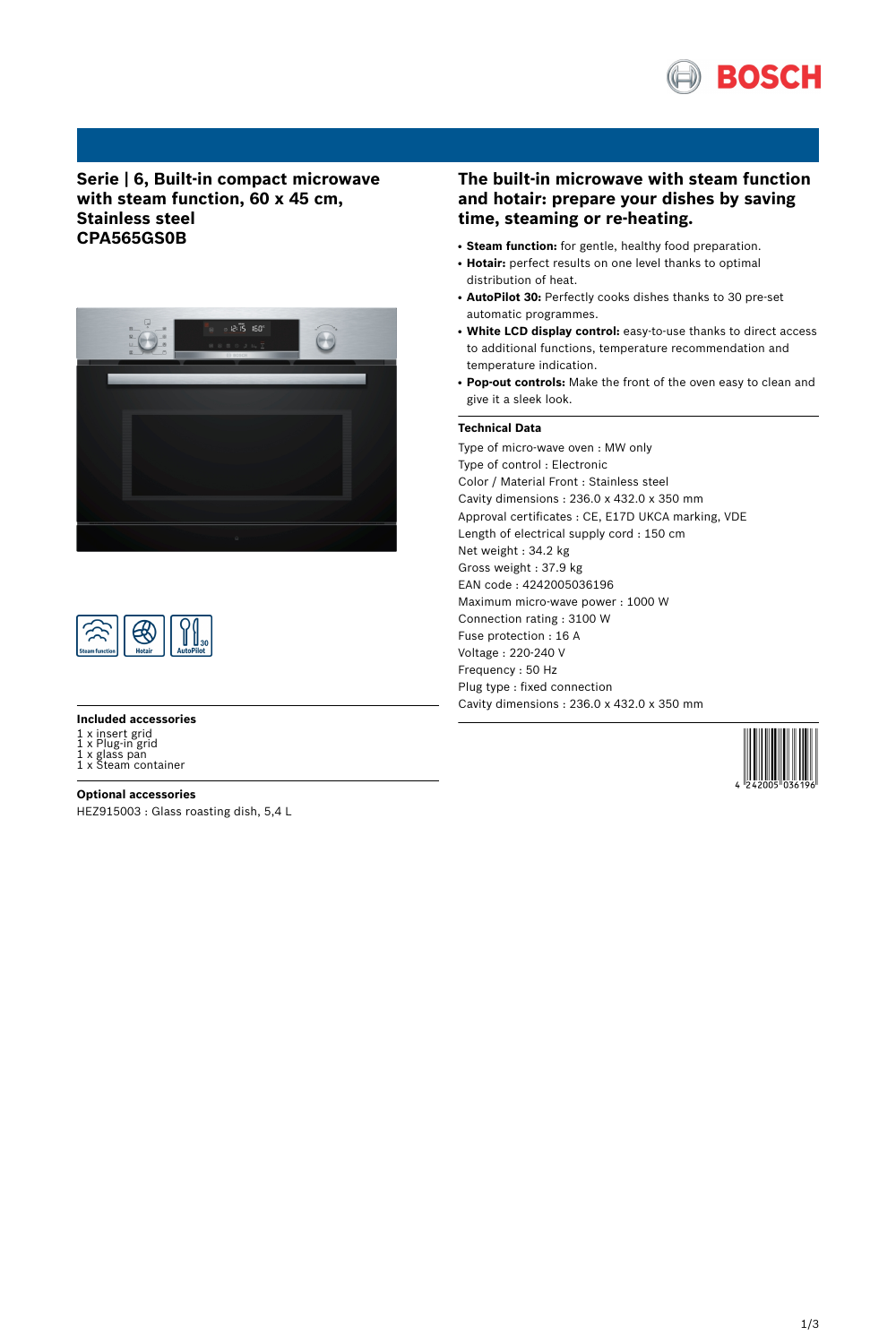

## **Serie | 6, Built-in compact microwave with steam function, 60 x 45 cm, Stainless steel CPA565GS0B**

**The built-in microwave with steam function and hotair: prepare your dishes by saving time, steaming or re-heating.**

### **Design**

- LCD Display, red display, white
- Electronic clock timer, electronic timer
- stainless steel, Glass base cavity with Glass base, stainless steel
- Rotary dial, Retractable control dials, Touch controls, Start button
- Straight bar handle
- Touch key operation
- Drop down door

#### **Features**

- Control panel lock
- Automatic safety switch off Start button Door contact switch
- Intelligent microwave inverter technology: For optimised results maximum output power will be regulated to 600 W when used in longer operation for gentler cooking.
- AutoPilot, <sup>30</sup>
- LED light
- Integral cooling fan
- Three different steam levels available
- Location of water tank: Outside cavity
- Automatic water tank detection

### **Cleaning**

- Catalytic back liner
- cleaning program of water pipe
- Descaling programme

### **Programmes/functions**

- Built-in Microwave with steam function with the heating functions: Microwave, Steam cooking, Hot Air Cooking, Hotair grilling, full width variable grill
- Grill and microwave power levels <sup>90</sup> W, <sup>180</sup> W, <sup>360</sup> W, <sup>600</sup> <sup>W</sup> combinable
- Maximum microwave power level: <sup>1000</sup> <sup>W</sup> and the following options 1000 W, 180 W, 360 W, 600 W, 90 W
- <sup>2</sup> KW grill function
- All heating functions may be used separately or in combination
- <sup>4</sup> defrost and <sup>26</sup> cooking programmes
- Fast pre-heating function

#### **Accessories**

- <sup>1</sup> <sup>x</sup> Steam container, <sup>1</sup> <sup>x</sup> insert grid, <sup>1</sup> <sup>x</sup> Plug-in grid, <sup>1</sup> <sup>x</sup> glass pan

### **Performance/technical information**

- Cavity volume: <sup>36</sup> <sup>l</sup>
- 0.8 <sup>l</sup> Water tank
- Temperature range <sup>40</sup> °C <sup>230</sup> °C
- Power cord length <sup>150</sup> cm Cable length
- Total connected load electric: 3.1 KW
- Nominal voltage: <sup>220</sup> <sup>240</sup> <sup>V</sup>
- Appliance dimension (hxwxd): 455 mm x 594 mm x 545 mm
- Niche dimension (hxwxd): <sup>450</sup> mm <sup>452</sup> mm <sup>x</sup> <sup>560</sup> mm <sup>568</sup> mm x 550 mm
- Please refer to the dimensions provided in the installation manual